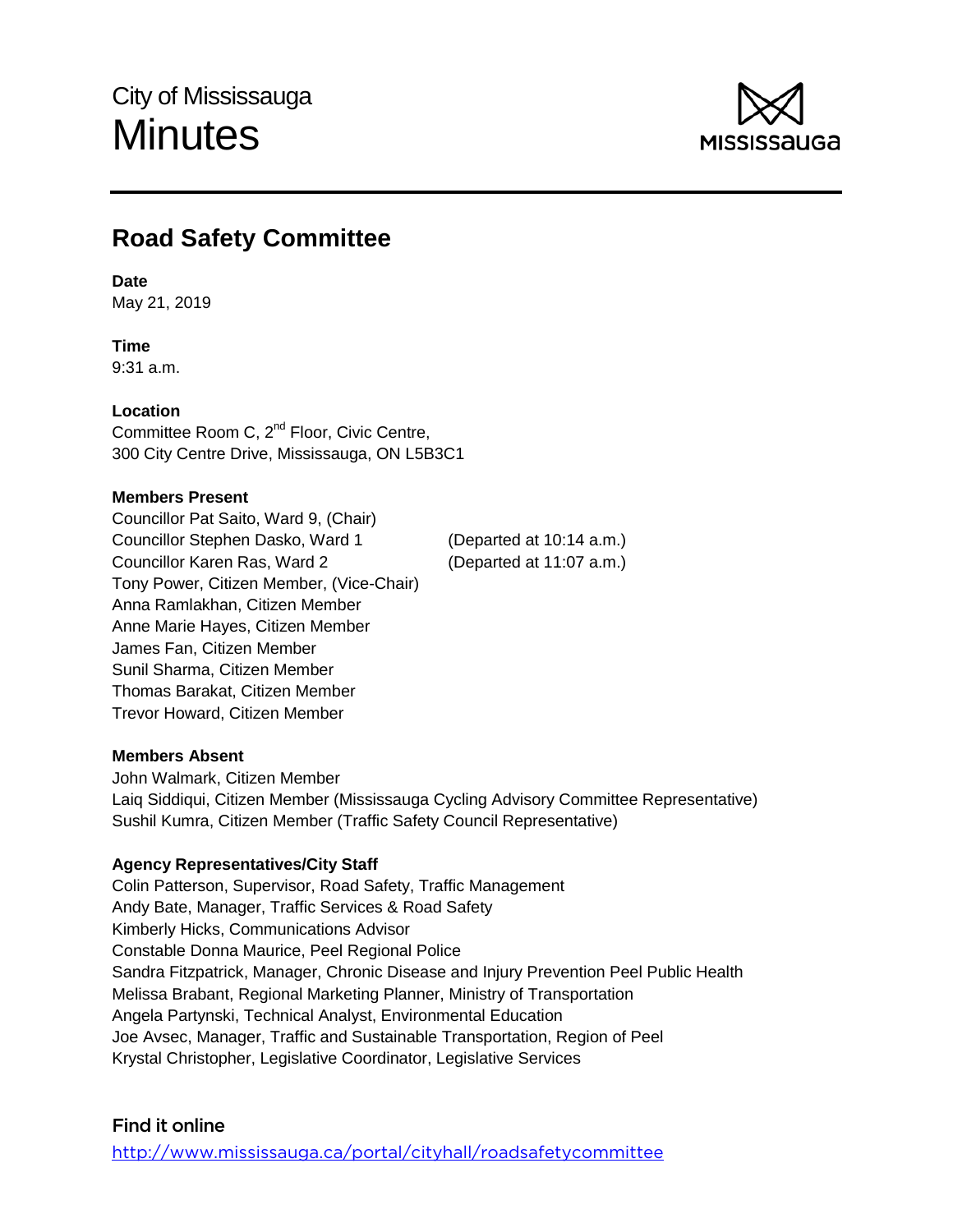#### 1. **CALL TO ORDER**

Krystal Christopher, Legislative Coordinator, called the meeting to order at 9:31 a.m. in the absence of Chair.

#### 2. **APPOINTMENT OF CHAIR**

Tony Power, Citizen Member, nominated Councillor Saito as Chair of the Road Safety Committee. Councillor Saito accepted the nomination. There were no further nominations received. Members of the Committee voted and elected Councillor Saito to be the Chair of Road Safety Mississauga.

#### Recommendation

RSC-0019-2019

That Councillor Saito be appointed as Chair of the Road Safety Committee for the term ending November 14, 2022 or until a successor is appointed.

## 3. **APPOINTMENT OF VICE-CHAIR**

Councillor Saito nominated Tony Power, Citizen Member, as Vice-Chair of the Road Safety Committee. Tony Power, accepted the nomination. There were no further nominations received. Members of the Committee voted and elected Tony Power to be the Vice-Chair of Road Safety Mississauga.

#### Recommendation

#### RSC-0020-2019

That Tony Power, Citizen Member, be appointed as Vice - Chair of the Road Safety Committee for the term ending November 14, 2022 or until a successor is appointed.

#### 4. **APPROVAL OF THE AGENDA**

Councillor Saito took over the meeting as Chair for the remainder of the meeting.

Approved (T. Power)

## 5. **DECLARATIONS OF CONFLICT OF INTEREST** – Nil.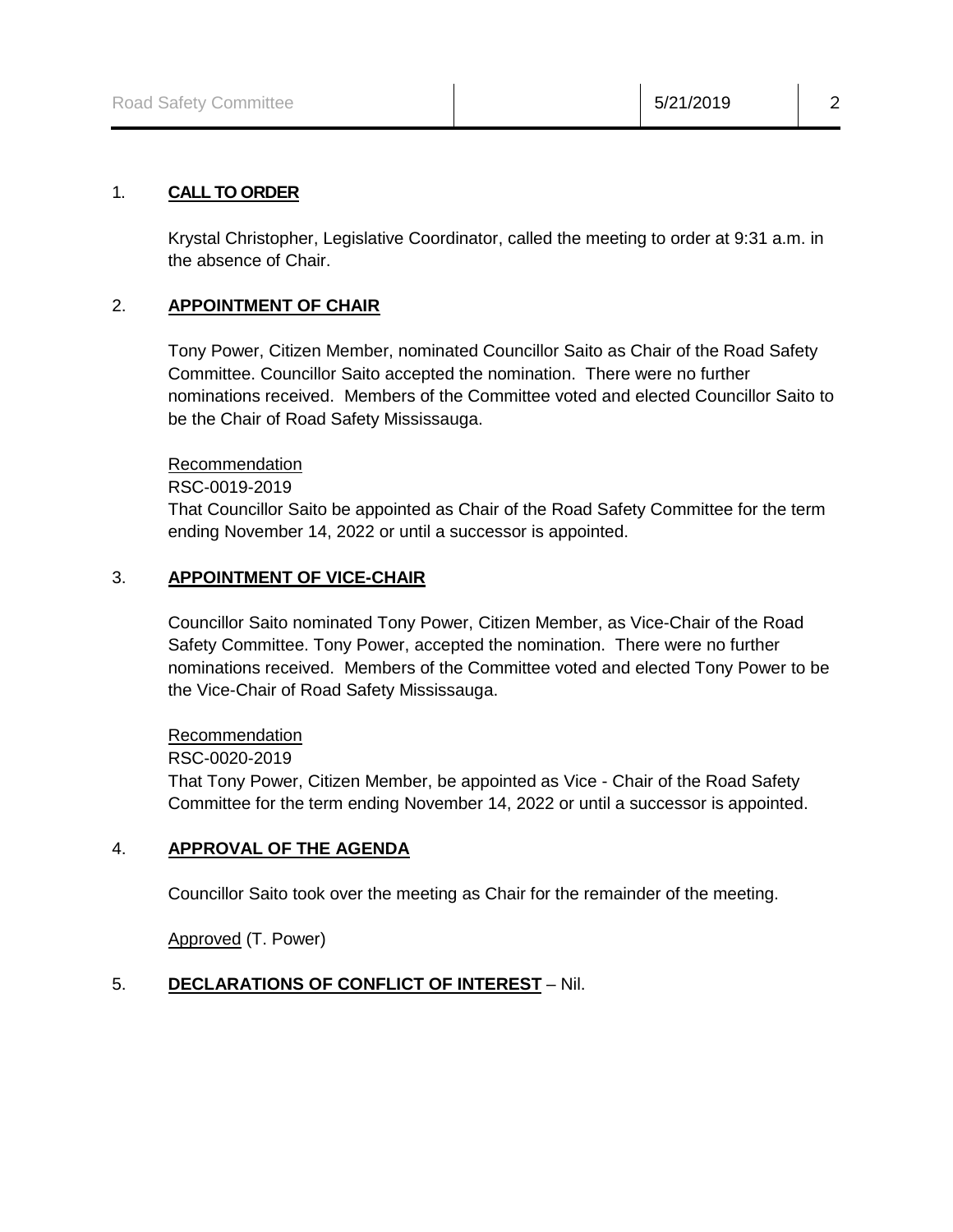#### 6. **MINUTES OF PREVIOUS MEETING**

6.1. Road Safety Committee Draft Minutes (Strategic Planning Session) – April 30, 2019

Approved (T. Power)

## 7. **DEPUTATIONS** – Nil.

## 8. **PUBLIC QUESTION PEROPD - 15 Minute Limit (5 Minutes per Speaker)** – Nil.

#### 9. **MATTERS TO BE CONSIDERED**

#### 9.4. Automated Speed Enforcement Update

Colin Patterson, Supervisor, Road Safety provided an overview of the progress for the implementation of Automated Speed Enforcement (ASE) devices. Mr. Patterson commented on the operating characteristics, challenges and using the Red Light Camera System to gage the ASE device.

Members of the Committee commented on possible test locations; impact on the court system with respect to increased volume of tickets issued; allocation of revenue generated from the tickets issued; setting speed thresholds, installation of signage; establishing education and prevention programs, and the overall cost to the Municipality

#### RECOMMENDATION

RSC-0022-2019 That the report from the Commissioner of Transportation and Works dated, May 15, 2019, entitled: "Automated Speed Enforcement", be received.

Received (T. Power)

#### 9.3 Neighbourhood Area Speed Limits

Colin Patterson, Supervisor, Road Safety, spoke regarding: the size, design and location and neighbourhood boundaries of speed limit signs and provided an overview of next steps.

The committee spoke in support of the Neighbourhood Area Speed Limits.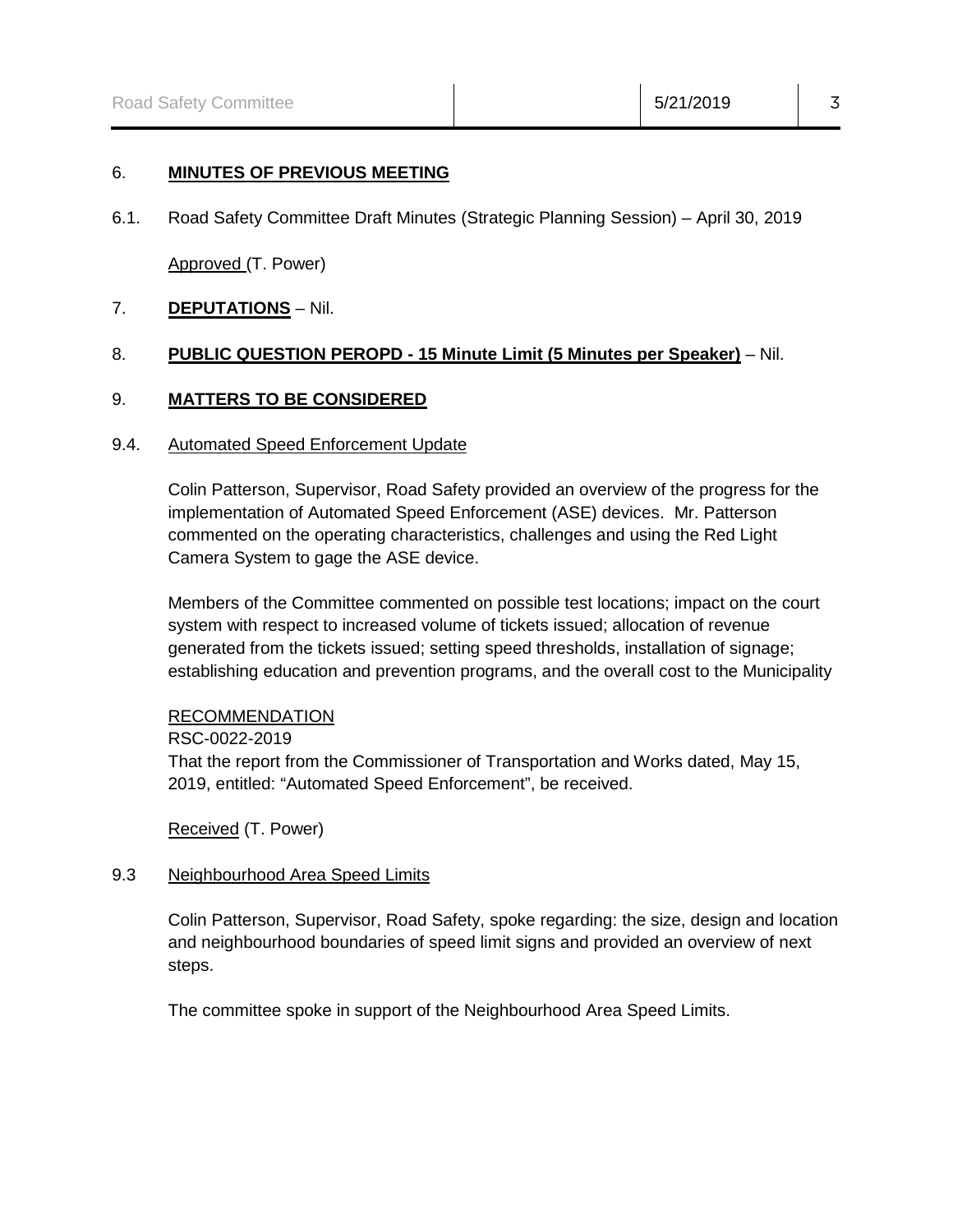## RECOMMENDATION

#### RSC-0021-2019

- 1. That the report from the Commissioner of Transportation and Works dated, May 15, 2019, entitled: "Neighbourhood Area Speed Limits", be received.
- 2. That the Road Safety Committee endorses the Neighbourhood Speed Limit plan as presented by Colin Patterson, Supervisor, Road Safety.

## Received/Approved (T. Power)

## 9.1. Update on Strategic Planning Session and Develop Work Plan

Councillor Saito spoke to the priorities on the Road Safety Committee work plan andsuggested that a promotional subcommittee be establish. Councillor Saito highlighted Vision Zero, Safety, as campaigns the subcommittee would focus on at this time, and suggested using campaign videos to raise public awareness.

In response to Councillor Ras' inquiry regarding the Provinces educational campaign launch for the implementation of stop arm cameras, Colin Patterson, Supervisor, Road Safety advised that the Province may do an educational campaign once the stop arm camera is implemented.

Joe Avsec, Manager, Traffic and Sustainable Transportation, and Angela Partynski, Technical Analyst, Environmental Education, Region of Peel, spoke to the Pedestrian and Cycling Subcommittees of the Vision Zero Task Force at the Region of Peel.

Members of the Committee discussed school bus safety; stop arm camera for school buses; promotional subcommittee; campaign targets; using technology to raise awareness; educational campaigns; intersection safety; and collaborating on a campaign with the Region of Peel regarding Pedestrian Safety month.

#### 9.2. Appointment to Subcommittees

Members discussed establishing a Promotional Subcommittee to develop promotional/campaign materials, and a Leveraging Technology Subcommittee to develop ways to get safety messages out.

Anne Marie Hayes, Anna Ramlakhan, Tony Power, Angela Partynski and Kimberly Hicks volunteered to be Members of the Promotional Subcommittee. Councillor Saito requested gave direction to the Members to collaborate with staff from the Region of Peel to develop a campaign for Pedestrian Safety month.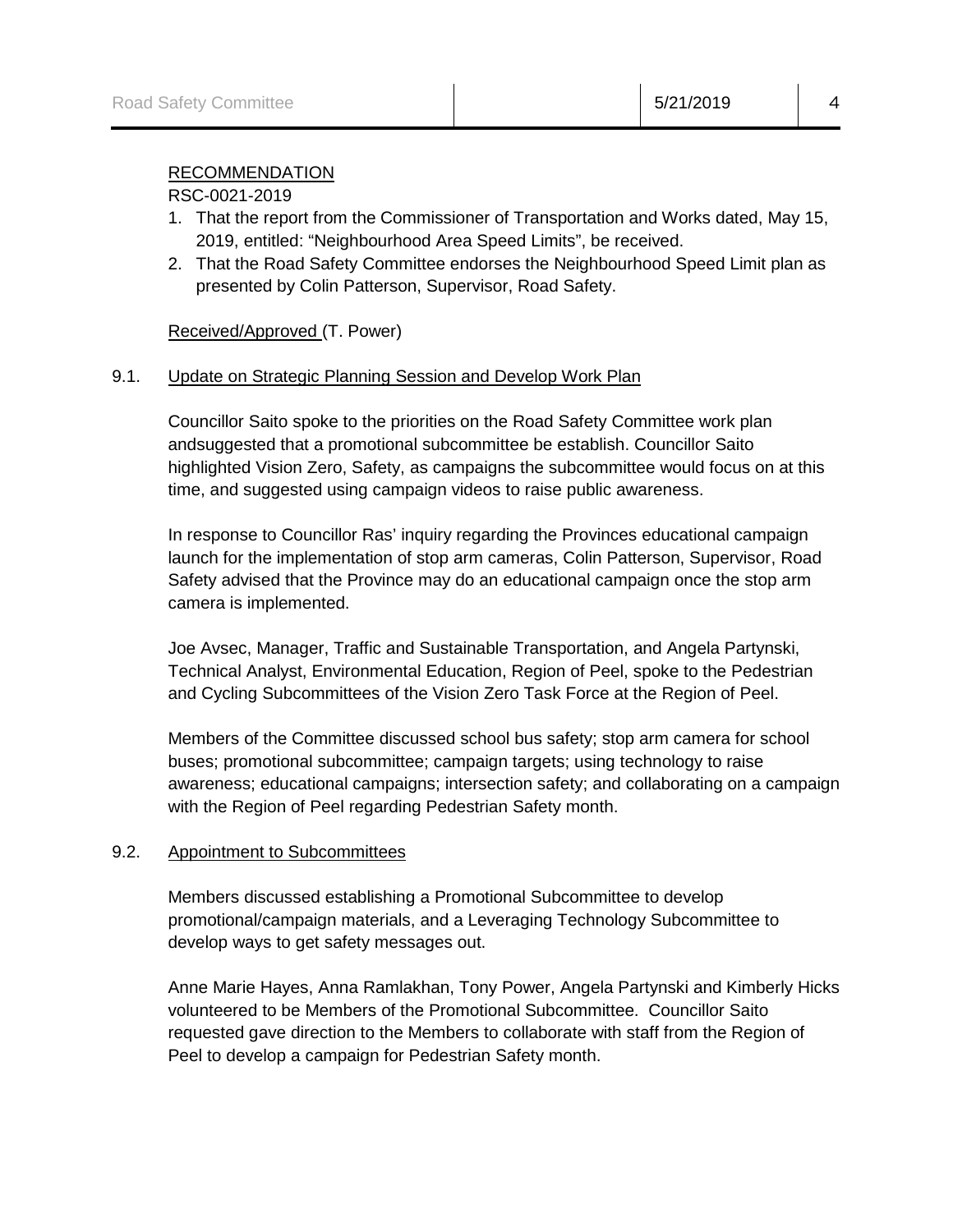James Fan, Anne Marie Hayes, Laiq Siddqui and Kimberly Hicks, volunteered to be Members of the Leveraging Technology Subcommittee.

## RECCOMMENDATION

RSC-0023-2019

That a Promotional Subcommittee of the Road Safety Committee be established for the current term to develop Road Safety materials and messages.

## RECCOMMENDATION

RSC-0024-2019

That the following Citizen Members and Staff be appointed to the Promotional subcommittee of the Road Safety Committee:

- a. Anne Marie Hayes, Citizen Member
- b. Anna Ramlakhan, Citizen Member
- c. Tony Power, Citizen Member
- d. Angela Partynski, Technical Analyst, Environmental Education, Region of Peel (nonvoting)
- e. Kimberly Hicks, Communications Advisor (non-voting)

## RECCOMMENDATION

RSC-0025-2019

That a Leveraging Technology Subcommittee of the Road Safety Committee be established for the current term to develop ways to get messaging out to the public.

## RECCOMMENDATION

RSC-0026-2019

That the following Citizen Members and Staff be appointed to the Leveraging Technology subcommittee:

- a. James Fan, Citizen Member
- b. Anne Marie Hayes, Citizen Member
- c. Laiq Siddqui, Citizen Member
- d. Kimberly Hicks, Communications Advisor (non-voting)

## 9.5. Median Barriers

Sunil Sharma, Citizen Member, noted that intersections with high pedestrian volume would benefit from the installation of median barriers. Mr. Sharma spoke to the recent incident involving a pedestrian at the intersection of Hurontario Street and Eglinton Avenue.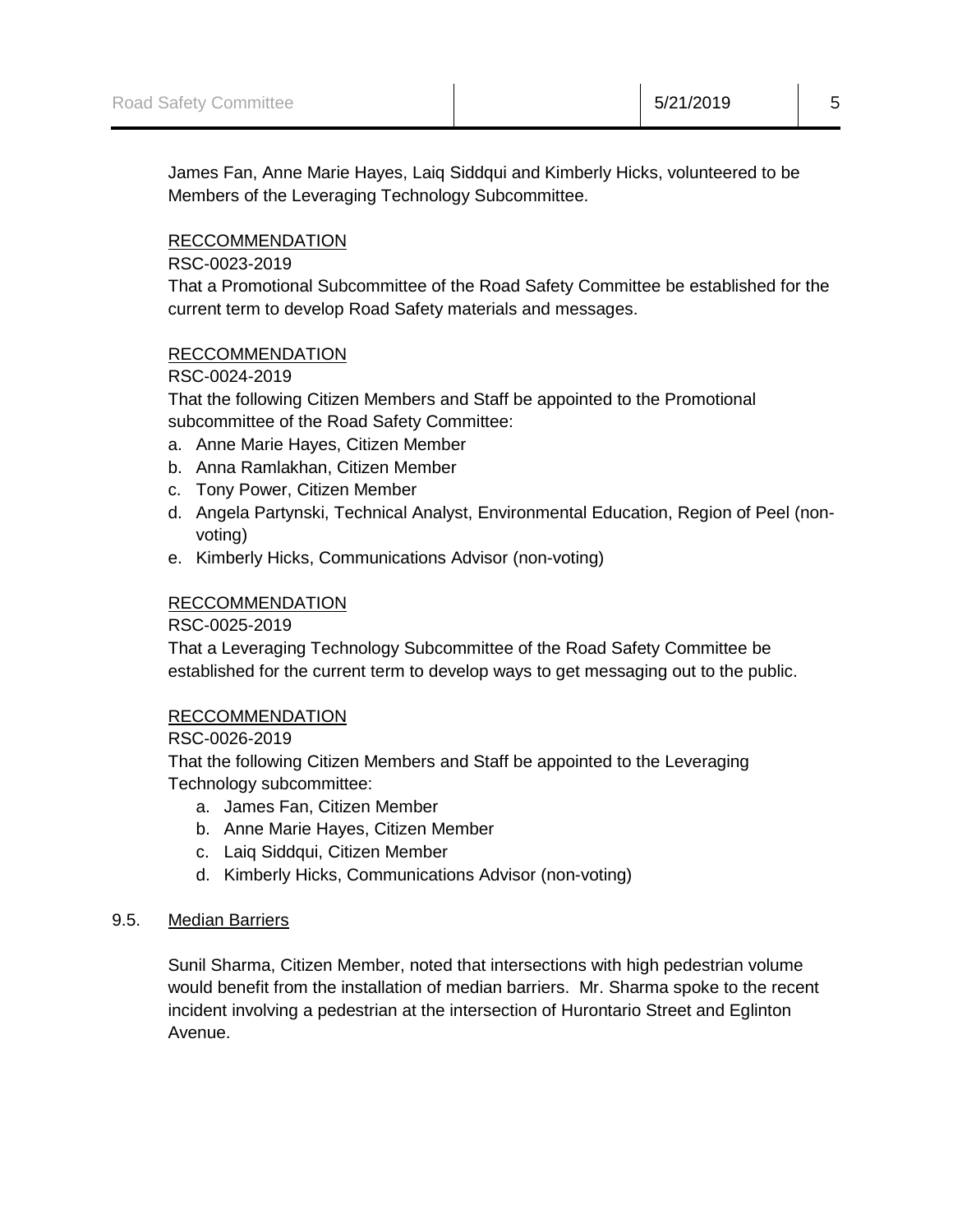Constable Donna Maurice, Peel Regional Police, commented on the incident at Hurontario Street and Eglinton Avenue and noted the challenges with median barriers and spoke to public education/outreach.

Colin Patterson, Supervisor, Road Safety commented on the challenges with median barriers at bus stop locations and the hazards if they are installed into a right of way.

Members of the Committee discussed location, challenges, and benefits of median barriers; education/outreach programs to the community on pedestrian safety; and collaborating with Mississauga Transit to address pedestrian safety.

## RECOMMENDATION

RSC-0027-2019

That staff for the City of Mississauga, Region of Peel and Peel Regional Police be requested to review median barriers and report back to the Road Safety Committee.

Approved (T. Barakat)

## 10. **INFORMATION ITEMS**

## 10.1. Road Safety Committee Tent

Councillor Saito spoke to the National Public Works event on May  $25<sup>th</sup>$  at Celebration Square and asked Members to contact Krystal Christopher to sign up to do outreach at the Road Safety tent.

#### Recommendation

#### RSC-0029-2019

That the additional funds in the amount of \$2200.00, be allocated from the 2019 Council Budget for the purchase of a tent and table kit for the use by Road Safety Committee for events and promotions.

Approved (T. Power)

## 10.2. March 2018/2019 Roadwatch Statistics

No discussion took place on this item.

# RECOMMENDATION RSC-0028-2019 That the March 2018/2019 Road Watch Statistics report be received.